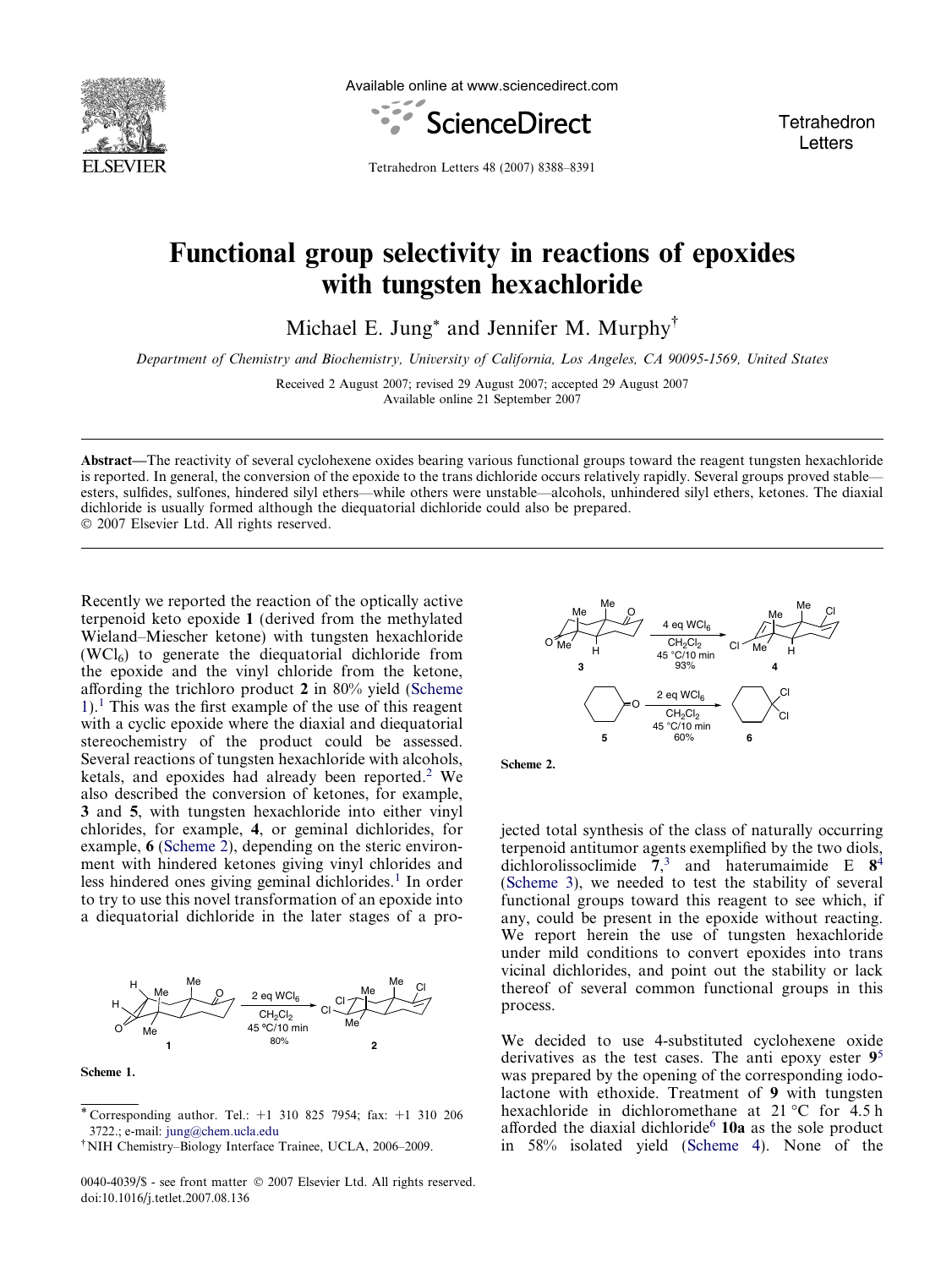<span id="page-1-0"></span>



corresponding diequatorial dichloride 10e was formed in this reaction.[7](#page-2-0) Thus an ester functionality directly attached to the cyclic epoxide system is relatively stable to the conditions for dichloride formation. When a mixture of the two diastereomeric epoxy esters corresponding to 9 was used (prepared by epoxidation of ethyl 4-cyclohexenecarboxylate), the same result was obtained, namely the diaxial dichloride 10a was formed selectively. Since the diastereomeric mixture gave the same products, we thereafter used the more easily prepared mixtures. Treatment of the diastereomeric mixture of epoxy acetates  $11<sup>8</sup>$  $11<sup>8</sup>$  $11<sup>8</sup>$  with tungsten hexachloride in dichloromethane afforded the two products, the diaxial dichloride 12a and the diequatorial dichloride 12e, depending on the reaction conditions (Scheme 5). Use of low temperatures or short reaction times afforded the diaxial dichloride 12a as the sole product, while higher temperature or longer reaction times afforded a roughly 4:3 mixture of 12a and 12e. Presumably the diaxial dichloride 12a is the kinetic product formed by the mechanism proposed in Scheme 6. Attack of the epoxide oxygen of A on tungsten hexachloride would afford the epoxonium ion B which could be opened at either carbon to generate a mixture of chlorides C and D. Cyclization via attack of the chloride lone pair would generate the chloronium ion E and oxotungsten tetrachloride and chloride ion. Final opening of this ion with chloride via the kinetically favored path, path a, would then give mostly the diaxial product F. But this isomer could equilibrate with the diequatorial product G via the chloronium chloride with opening via path b.[9](#page-2-0) Theoretical calculations show that the diaxial dichloride isomer is somewhat more stable than the diequatorial one.<sup>[10](#page-2-0)</sup>





Scheme 6.

Treatment of the diastereomeric mixture of epoxy sulfones 13 with 3 equiv of tungsten hexachloride at  $45^{\circ}$ C for 2 h gave a quantitative yield of the diaxial dichloride 14a with only a trace of the diequatorial isomer 14e being formed (Scheme 7). Ambient temperature could also be used at a small loss of yield (48 h, 94%). In a similar manner, treatment of the diastereomeric epoxy sulfides 15 afforded exclusively the diaxial dichloride 16a in 83% yield (Scheme 8). The corresponding sulfoxide 17 afforded a mixture of the corresponding diaxial dichloro sulfoxide 18a as well as the diaxial dichloro sulfide  $16a$  in a 1.5:1 ratio in modest yield.<sup>[11](#page-3-0)</sup> The production of the sulfide 16a presumably resulted from the known deoxygenation of sulfoxides to sulfides with tungsten hexachloride.<sup>[12](#page-3-0)</sup> Thus esters, sulfones, and sulfides all proved stable to the reaction with tungsten hexachloride, while sulfoxides were somewhat susceptible to reduction under the reaction conditions and gave mixtures of the dichloro sulfoxides and sulfides. However, some other functional groups proved unstable. For example, the diastereomeric mixture of epoxy







Scheme 8.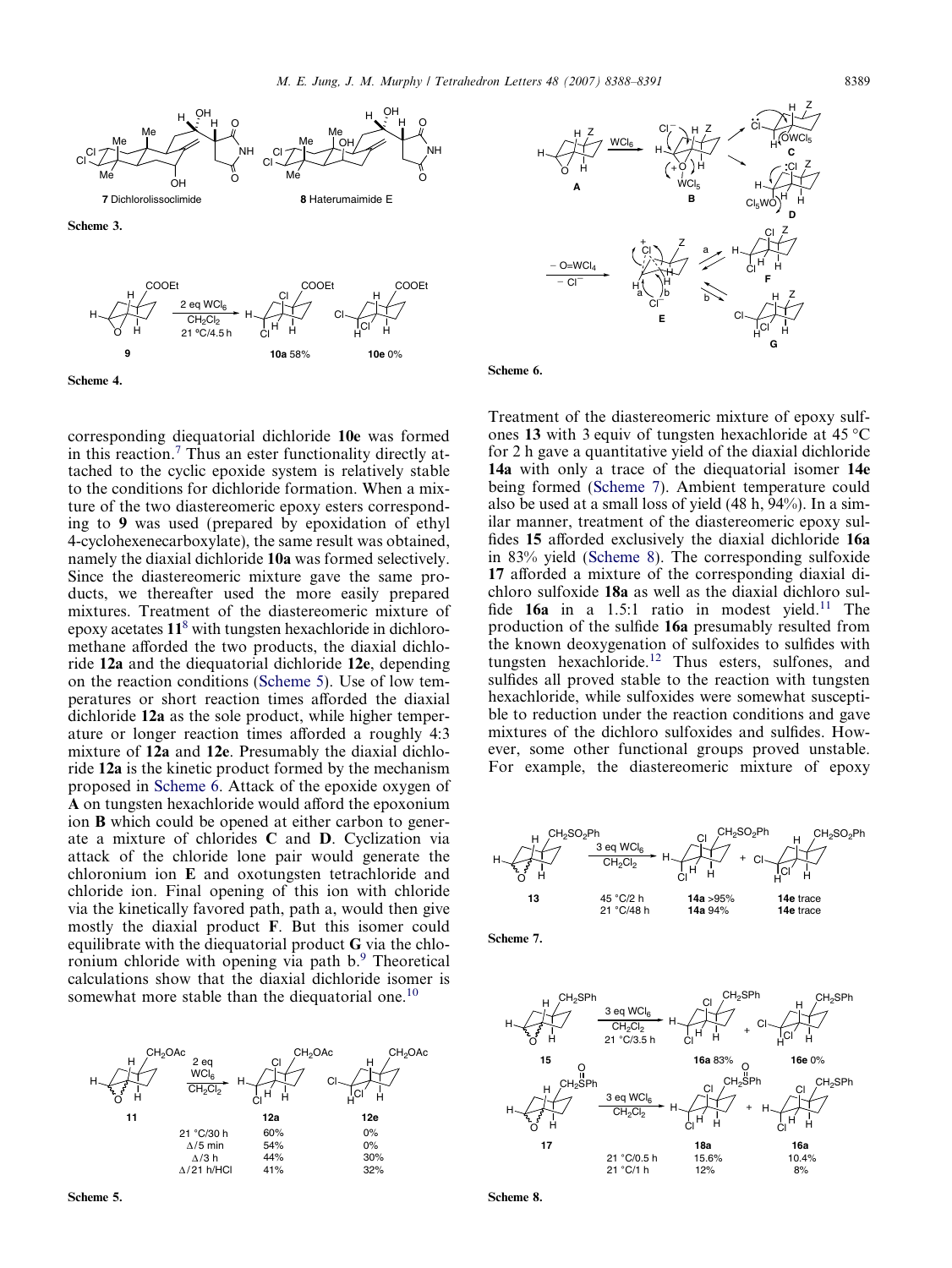<span id="page-2-0"></span>alcohols 19, when treated with tungsten hexachloride at 21 °C for 24 h, afforded in  $34\%$  yield a 1:1 mixture of the trichlorides, 20a and 20e, namely the diaxial and diequatorial dichlorides in which the hydroxyl group had also been converted into the chloride, a known trans-formation<sup>2c</sup> (Scheme 9).<sup>[11](#page-3-0)</sup> When the reaction was heated for 45 min, trichloride 20e, having the diequatorial dichloride unit, was the sole product isolated in 26% yield. In addition the tertiary chloride 22 was isolated in variable yield (presumably formed via addition of the generated HCl to the exocyclic methylene 21 in which the chloride attacks the tertiary carbocation preferentially from the axial direction). Finally the steric bulk of silyl ethers was crucial in their reactions with this reagent. Thus the epoxy t-butyldimethylsilyl (TBDMS) ether 23 was unstable and gave a mixture of the same trichlorides 20a and 20e in poor yield (Scheme 10). The silyl ether was either hydrolyzed to the alcohol which was converted to the chloride or converted directly to the chloride by the tungsten hexachloride. An attempt to buffer the reaction using the hindered base, 2,6-di-tertbutyl-4-methylpyridine, was unsuccessful. But the more hindered epoxy t-butyldiphenylsilyl (TBDPS) ether 24 gave a modest 40% yield of the expected diaxial dichloride 25a when treated with tungsten hexachloride in the presence of 1.5 equiv of the hindered base, 2,6-di-tertbutyl-pyridine. $11,13$  None of the corresponding diequatorial dichloride 25e was formed in this reaction. Thus alcohols and unhindered silyl ethers are too unstable to these conditions to survive while more hindered silyl ethers can be used successfully in the presence of a hindered base.







In conclusion, we have shown that a series of cyclohexene oxides are converted into the corresponding trans vicinal dichlorides on treatment with tungsten hexachloride and that several common functional groups survive this treatment unchanged (esters, sulfides, sulfones, hindered silyl ethers), while others react (ketones, sulfoxides, alcohols, less hindered silyl ethers). Further studies on the use of this reaction in the synthesis of the naturally-occurring antitumor diterpenes are underway in our laboratory.

## Acknowledgment

We thank the National Science Foundation (CHE 0614591) for the generous support of this work.

## References and notes

- 1. Jung, M. E.; Wasserman, J. I. Tetrahedron Lett. 2003, 44, 7273–7275.
- 2. For a review, see: (a) Jung, M. E..  $Tungsten(VI)$ Chloride. In Encyclopedia of Reagents for Organic Synthesis; Wiley, 2006; For some recent reactions, see: (b) Molander, G. A.; St. Jean, D. J., Jr.; Haas, J. J. Am. Chem. Soc. 2004, 126, 1642–1643; (c) Coe, E. M.; Jones, C. J. Polyhedron 1992, 11, 3123; (d) Firouzabadi, H.; Iranpoor, N.; Karimi, B. J. Chem. Res. (S) 1998, 664; (e) Firouzabadi, H.; Shiriny, F. Tetrahedron 1996, 52, 14929– 14936.
- 3. (a) Malochet-Grivois, C.; Cotelle, P.; Baird, J. F.; Henichart, J. P.; Debitus, C.; Roussakis, C.; Verbist, J.-F. Tetrahedron Lett. 1991, 32, 6701–6702; (b) Baird, J. F.; Malochet-Grivois, C.; Roussakis, C.; Cotelle, P.; Henichart, J. P.; Debitus, C.; Verbist, J.-F. Nat. Prod. Lett. 1994, 4, 43–50; (c) Toupet, L.; Biard, J. F.; Verbist, J.-F. J. Nat. Prod. 1996, 59, 1203–1204.
- 4. Uddin, M. J.; Kokubo, S.; Suenaga, K.; Ueda, K.; Uemura, D. Heterocycles 2001, 54, 1039–1047.
- 5. Law, S.-J.; Lewis, D. H.; Borne, R. F. J. Heterocycl. Chem. 1978, 15, 273–280.
- 6. The stereochemistry of the dichlorides was easily assigned by the size of the coupling constants of the protons  $\alpha$  to the chlorides, with the protons in the diaxial isomer having three small  $\Gamma$ 's while the protons in the diequatorial isomer had two larges and one small J.
- 7. All starting material is consumed in this reaction and there is very little other non-volatile, non-aqueous-soluble organic material formed in this reaction. We cannot explain the lack of good mass balance.
- 8. Majetich, G.; Hicks, R.; Sun, G.-r.; McGill, P. J. Org. Chem. 1998, 63, 2564–2573.
- 9. For an example of this kinetic diaxial to thermodynamic diequatorial rearrangement in a trimethyldecalin system, see Jung, M. E.; Vidal Gomez, A. Tetrahedron Lett. 1993, 34, 2891–2894.
- 10. Calculations using  $B3LYP/6-311+G(d,p)$  showed that the diaxial dichloride is slightly more stable than the diequatorial  $(Z = H, \Delta E = 0.45 \text{ kcal/mol}; \Sigma = CH_3,$  $\Delta E = 0.49$  kcal/mol). Thus the diaxial dichloride is both the kinetic and the thermodynamic product of this reaction. However, since the energy difference between the two isomers is only  $\sim 0.5$  kcal/mol, with extended treatment, a nearly 1:1 equilibrium mixture is obtained.